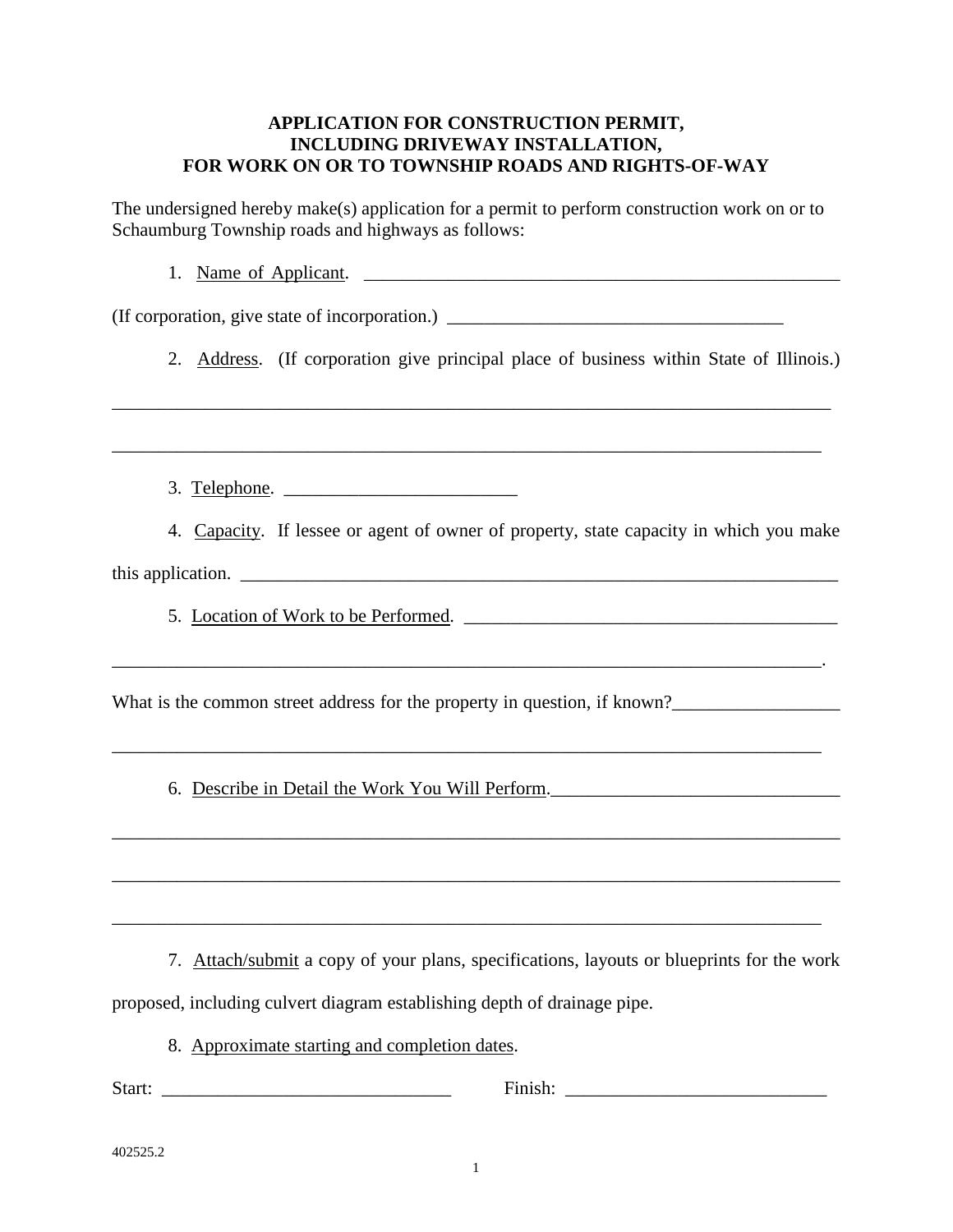9. Applicant acknowledges that the work in question will be subject to the right of inspection and approval of the Highway Commissioner, Schaumburg Township Road District, and that any work not performed in accordance with the standards applicable to Township roads and rights-of-way may be rejected and ordered re-done.

10. Any dirt or debris, which either Applicant or any of its contractors causes to be on any Township-maintained roadway shall be removed on a daily basis.

11. The Applicant shall place, erect and maintain sufficient warning signs, lights and barricades, as required in the Uniform Manual on Traffic Control Devices for Streets and Highways, as adopted by the State of Illinois, to warn, regulate and protect the public.

12. The Applicant shall repair, or cause to be repaired, within five (5) business days after written notice from the Highway Commissioner, any damage caused to any Township-maintained roadway by the Applicant or any of its contractors. "Roadway" shall include not only the pavement, but also the road base, sub-base, shoulders, drainage ditches and structures, curbs, gutters, culverts, basins and all appurtenances thereto.

13. Applicant further agrees to return the work site to a clean and orderly condition.

14. Applicant has submitted herewith the required \$10,000.00 permit bond and nonrefundable \$25.00 inspection charge.

15. Applicant swears the above statements are true and correct, under penalty of perjury, and that the same are to induce the Highway Commissioner of the Schaumburg Township Road District to issue a Construction Permit.

 $\overline{\phantom{a}}$  ,  $\overline{\phantom{a}}$  ,  $\overline{\phantom{a}}$  ,  $\overline{\phantom{a}}$  ,  $\overline{\phantom{a}}$  ,  $\overline{\phantom{a}}$  ,  $\overline{\phantom{a}}$  ,  $\overline{\phantom{a}}$  ,  $\overline{\phantom{a}}$  ,  $\overline{\phantom{a}}$  ,  $\overline{\phantom{a}}$  ,  $\overline{\phantom{a}}$  ,  $\overline{\phantom{a}}$  ,  $\overline{\phantom{a}}$  ,  $\overline{\phantom{a}}$  ,  $\overline{\phantom{a}}$ 

 $\overline{\phantom{a}}$  ,  $\overline{\phantom{a}}$  ,  $\overline{\phantom{a}}$  ,  $\overline{\phantom{a}}$  ,  $\overline{\phantom{a}}$  ,  $\overline{\phantom{a}}$  ,  $\overline{\phantom{a}}$  ,  $\overline{\phantom{a}}$  ,  $\overline{\phantom{a}}$  ,  $\overline{\phantom{a}}$  ,  $\overline{\phantom{a}}$  ,  $\overline{\phantom{a}}$  ,  $\overline{\phantom{a}}$  ,  $\overline{\phantom{a}}$  ,  $\overline{\phantom{a}}$  ,  $\overline{\phantom{a}}$ 

Signed:

*(Print Name)*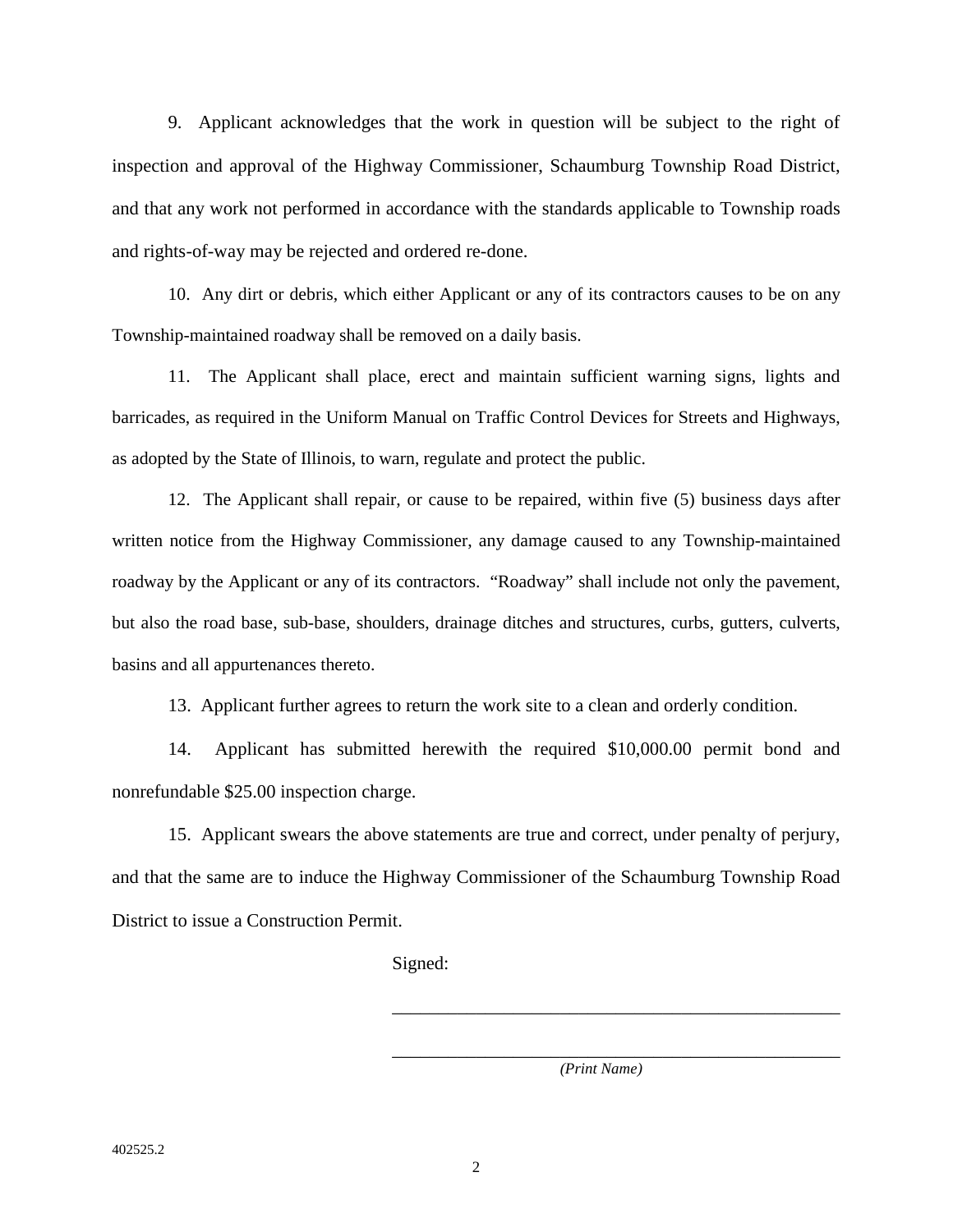## **CONSTRUCTION PERMIT**

I, the Highway Commissioner of the Schaumburg Township Road District, on the basis of the statements and averments made in the above Application, which Application is hereby incorporated by reference, do hereby issue my Permit to \_\_\_\_\_\_\_\_\_\_\_\_\_\_\_\_\_\_\_\_\_\_\_\_\_\_\_\_\_\_\_\_

\_\_\_\_\_\_\_\_\_\_\_\_\_\_\_\_\_\_\_\_\_\_\_\_\_\_\_\_\_\_\_\_\_\_\_\_\_\_\_\_\_\_\_\_\_\_\_\_\_\_\_\_\_\_\_\_\_\_\_\_\_\_\_\_\_\_\_\_\_\_\_\_\_\_\_\_\_\_

| at                                                                                                                                                                                                                                                                                               |                                                    |
|--------------------------------------------------------------------------------------------------------------------------------------------------------------------------------------------------------------------------------------------------------------------------------------------------|----------------------------------------------------|
|                                                                                                                                                                                                                                                                                                  | 20,                                                |
| $\frac{1}{2}$ to $\frac{1}{2}$ to $\frac{1}{2}$ to $\frac{1}{2}$ to $\frac{1}{2}$ to $\frac{1}{2}$ to $\frac{1}{2}$ to $\frac{1}{2}$ to $\frac{1}{2}$ to $\frac{1}{2}$ to $\frac{1}{2}$ to $\frac{1}{2}$ to $\frac{1}{2}$ to $\frac{1}{2}$ to $\frac{1}{2}$ to $\frac{1}{2}$ to $\frac{1}{2}$ to | $\frac{1}{20}$ , 20 $\frac{1}{20}$ , subject to my |
| right of inspection and final approval.                                                                                                                                                                                                                                                          |                                                    |

 $\overline{\phantom{a}}$  , which is a set of the set of the set of the set of the set of the set of the set of the set of the set of the set of the set of the set of the set of the set of the set of the set of the set of the set of th HIGHWAY COMMISSIONER, SCHAUMBURG TOWNSHIP ROAD DISTRICT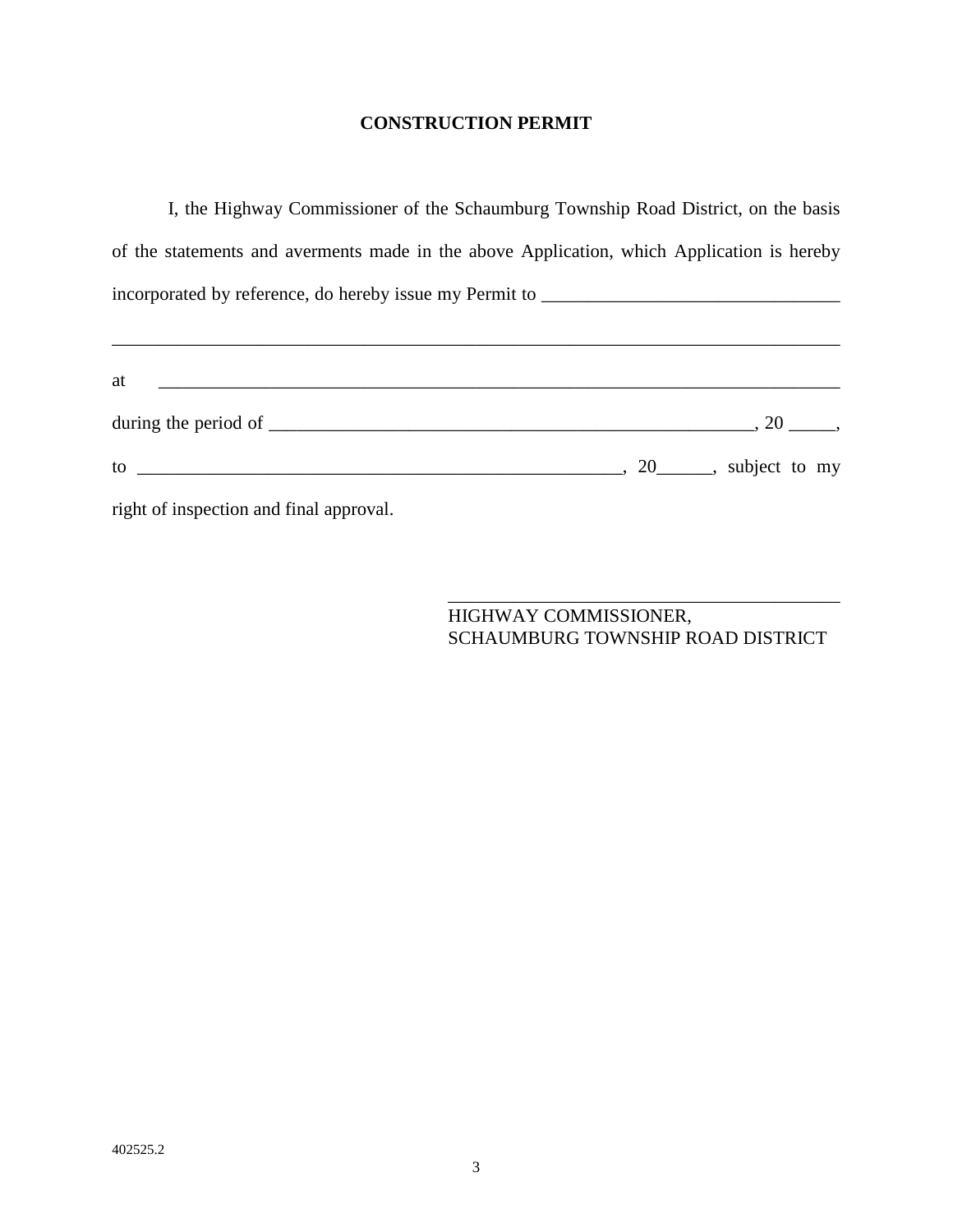



#### **DRIVEWAY APRON & CULVERT STANDARD DETAIL**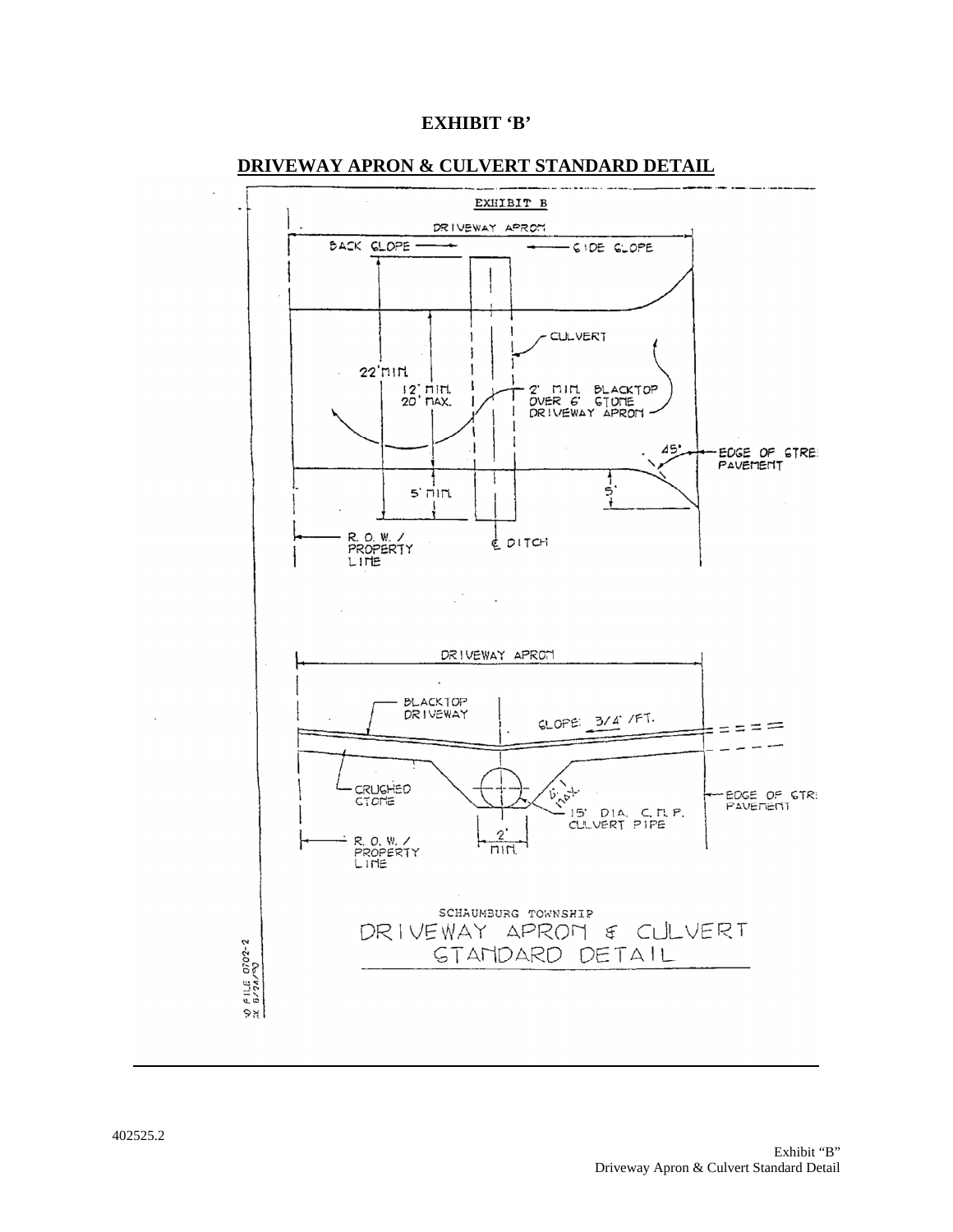# **EXHIBIT 'C'**

# **PERMIT BOND**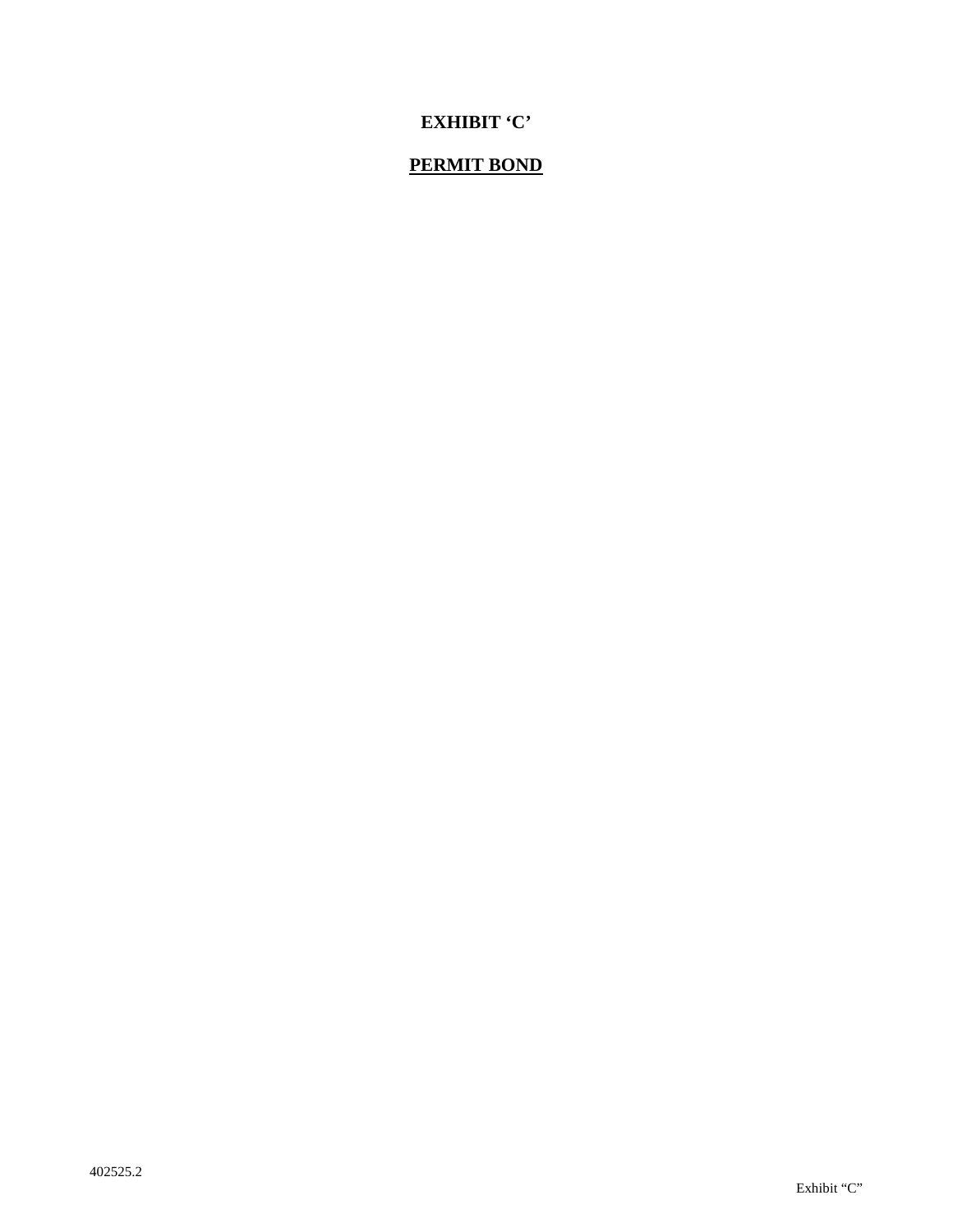#### **PERMIT BOND**

| WE.                        | , as Principal, and                                                                                             |
|----------------------------|-----------------------------------------------------------------------------------------------------------------|
| (Name of Permit Applicant) | (Name of Surety)                                                                                                |
|                            | as Surety are held and firmly bound unto the Highway Commissioner of the Schaumburg Township Road               |
|                            | District in the penal sum of Ten Thousand Dollars (\$10,000.00), lawful money of the United States, well and    |
|                            | truly to be paid unto the Highway Commissioner of the Schaumburg Township Road District, for the payment        |
|                            | of which we bind ourselves, our heirs, executors, administrators, and successors, jointly to pay to the Highway |
|                            | Commissioner of the Schaumburg Township Road District this sum under the conditions of this instrument.         |

**WHEREAS**, the condition of the foregoing obligation is such that the said Principal has applied for a Construction Permit from the Highway Commissioner of the Schaumburg Township Road District for the performance of the following work within the right-of-way of the Schaumburg Township Road District:

| $\Box$ DRIVEWAY AND CULVERT # | $\Box$ EXCAVATION #             |
|-------------------------------|---------------------------------|
| $\Box$ OVERWEIGHT/LOAD #      | $\Box$ GENERAL HIGHWAY PERMIT # |
| $\Box$ Other: #               |                                 |

and which application and Construction Permit are hereby referred to and made a part hereof, as if written herein at length, and whereby the said Principal has promised and agreed to perform said work in accordance with the terms of said Construction Permit. The Principal and Surety on this bond agree that all the undertakings, covenants, terms, conditions and agreements of the Construction Permit issued by the Highway Commissioner of the Schaumburg Township Road District will be fully performed and fulfilled.

**NOW, THEREFORE**, if the said Principal shall well and truly perform said work in accordance with the terms of said Construction Permit and all modifications, amendments, additions and alterations and shall commence and complete the work within the time prescribed in said Construction Permit and shall pay and discharge all damages, direct and indirect, that may be suffered or sustained on account of such work during the time of the performance thereof and until the said work shall have been completed, inspected and approved, and shall hold the Schaumburg Township Road District and its Highway Commissioner harmless on account of any such damages and shall in all respects fully and faithfully comply with all the provisions, conditions, and requirements of said Construction Permit, then this obligation to be void, otherwise to remain in full force and effect.

The Surety hereby waives notice of any and all modifications, amendments, additions and alterations that may hereafter be made to the Construction Permit, including extensions of time for the performance of the Work. The Principal and Surety shall be liable for any attorney's fees or court costs incurred by the Highway Commissioner of the Schaumburg Township Road District relative to claims made against this bond.

**IN TESTIMONY WHEREOF**, the said Principal and the said Surety have caused this instrument to be signed by their respective officers and their corporate seals to be hereunto affixed this day of \_\_\_\_\_\_\_\_\_\_\_\_\_\_\_\_\_\_\_\_, 2013 A.D.

| <b>PRINCIPAL</b>           | <b>SURETY</b>                        |
|----------------------------|--------------------------------------|
| (Name of Permit Applicant) | (Name of Surety)                     |
| By:                        | Bv:<br>Signature of Attorney-in-Fact |